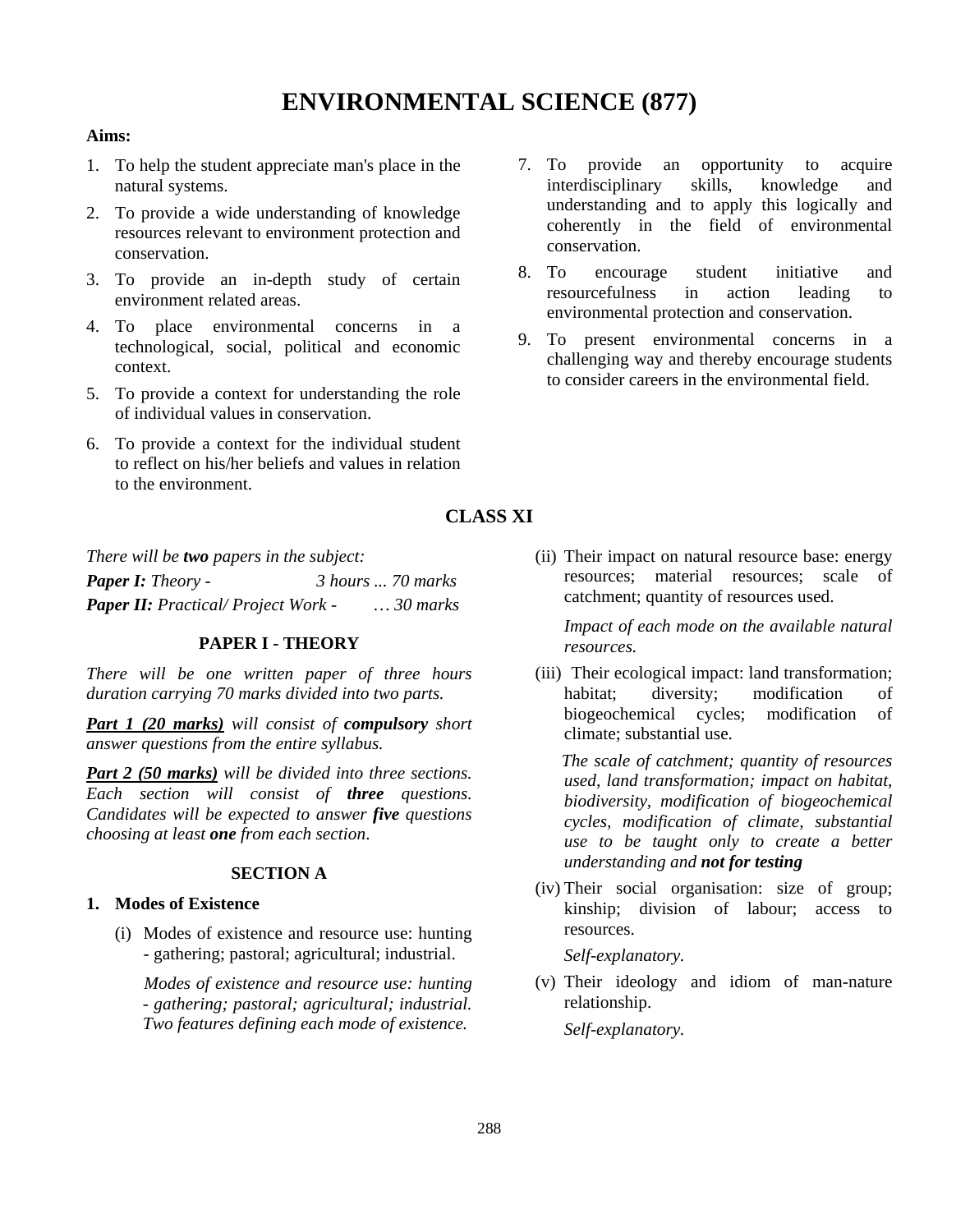(vi) An appreciation of the coexistence of all four modes of existence in contemporary India.

 *Self-explanatory.*

(vii) Ecological conflicts arising therein.

*Self -explanatory.*

# **2. Ecology**

(i) Concept of an ecosystem: definition; relationships between living organism, e.g. competition, predation, pollination, dispersal, food chains, webs; the environment - physical (soil, topography, climate); biotic - types of<br>relationships (competition. mutualism. (competition, mutualism, parasitism, predation, defence); soil types and vegetation; co-evolution and introduction of species.

*Definition of ecology and ecosystem. Structure of an ecosystem: biotic and abiotic components.* 

*Trophic relationships: food chains and food webs. Biomagnification and bioaccumulation of toxic wastes.*

*Relationships between living organisms: competition, predation, mutualism, parasitism, commensalism. Examples of each type.*

*Coevolution - Definition and types with examples.*

(ii) Habitats and niches: Gause's competitive exclusion principle; resource partitioning.

*Definition and a basic understanding of the above.*

(iii) Flow of energy: efficiencies - photosynthetic trophic - assimilation - production; trophic levels; generalised model of the ecosystem; ecological pyramid (numbers and biomass); food webs.

*An understanding that a small fraction of the sun's energy is captured by the primary producers and thereafter, at every trophic level, assimilation efficiency reduces. Pyramid of flow of energy.*

(iv) Nutrient cycles: generalised model; a study of carbon, nitrogen cycles (biological and geological); man's intervention; pollution as disruption of these cycles; ecosystem as a source of material and sink waste for human

societies; ecological succession - causes (autogenic and allogenic) - patterns of successions.

*An understanding of hydrological, carbon, nitrogen and phosphorous cycles showing the linkages between the biotic and abiotic elements (An understanding that different species thrive under different conditions – a basic understanding of the Law of Tolerance).*

*Definition of Ecological succession. Classification as primary and secondary. Causes (autogenic and allogenic). Understanding of the stages of succession.*

(v) Biomes: terrestrial; fresh water; marine; a survey of the biomes of India and their inhabitants.

*Examples of Biomes - Tropical rain forests, deserts, grasslands, coral reefs, lakes. Any five biomes to be explained with reference to climate, topography, flora, fauna and their adaptations.*

# **3. Pollution**

- (i) Disruption of nutrient cycles and habitats: atmospheric pollution; human activities that change the composition of the atmosphere; connection between pollution and development; local and global effects (greenhouse effect, ozone depletion) and their impact on human life; burning of fossil fuel products - effect on ecosystem and human health.
	- *Air pollution: definition and causes.*
	- *Human activities that disrupt hydrological, carbon, phosphorus and nitrogen cycles. The effects of these disruptions. An understanding of how developmental activities lead to air pollution. A few examples at local and global level.*
	- *An understanding of greenhouse effect. Human sources of greenhouse gases. Explanation of the local and global effects of:* 
		- *burning fossil fuel products (any two)*
		- *global warming with particular reference to the ecosystem, human health, sea level, biodiversity and forests.*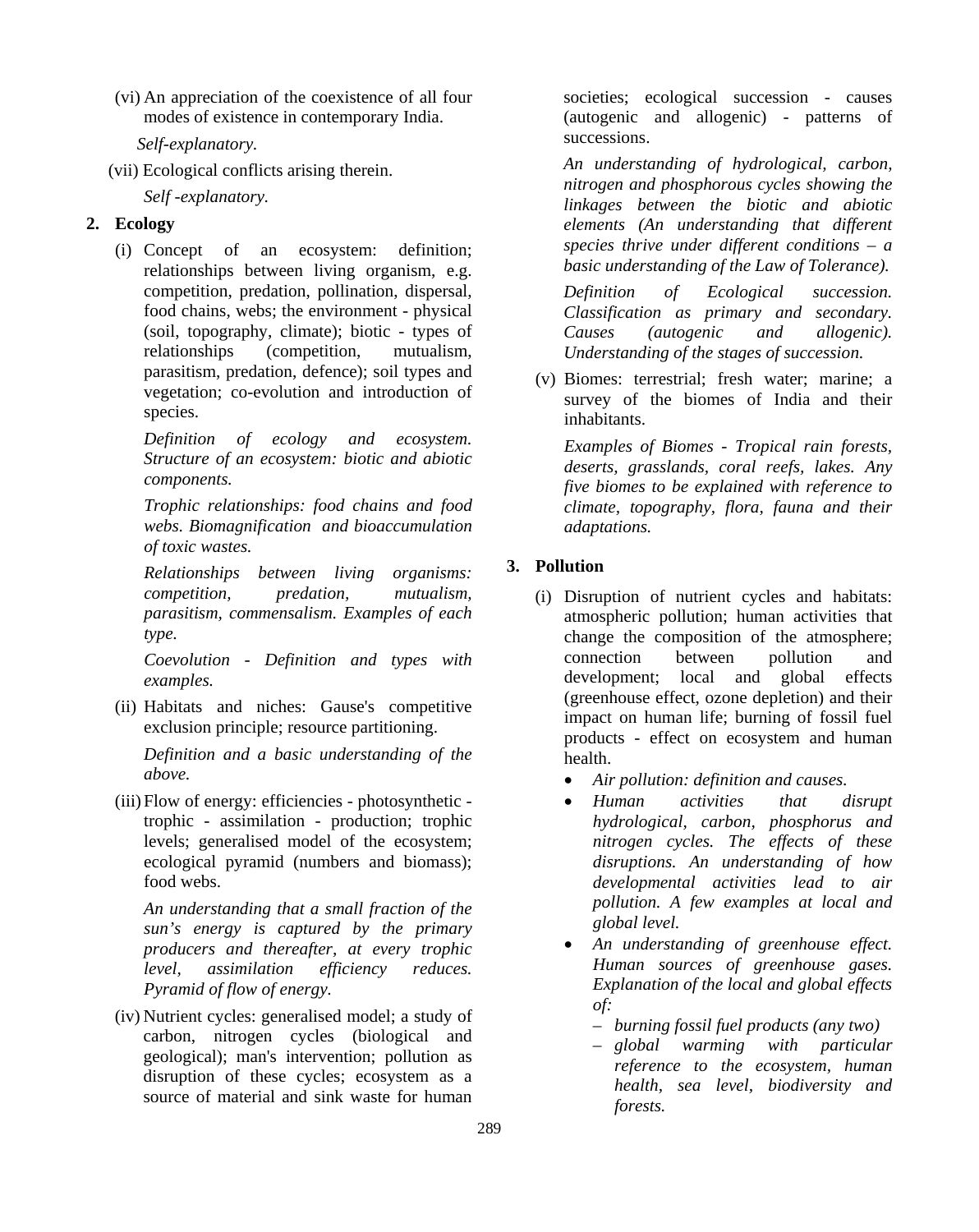- (ii) Pollution control approaches prevention and control: as applied to fossil fuel burning; the role of PCBs; industrial pollution control principles - devices - costs - policy incentives; combating global warming; the international political dimensions; third world interest; impact on economic growth.
	- *Need for pollution control. Pollution prevention and control measures – Role of Pollution Control Boards; one example of a PCB in a metropolitan city.*
	- *Approach: correction at source (prevention), pollution cleanup – study of any two common devices. [As applied to fossil fuel burning]*
	- *Industrial pollution: removal of particulate pollutants (cyclone collector, electrostatic precipitator) – removal of gaseous pollutants by wet dry system.*
	- *Indoor pollution: Common pollutants, sources and effect.*
	- *Subsidies and incentives for green automobiles, green architecture, green energy and green technology in the Indian context.*
	- *Problems related to combating global warming – lack of international cooperation, long term issue, effect not uniform, impact on lifestyle and economy as a reason for resistance.*
	- *International political dimensions – developing countries not prepared to take steps at the cost of development, demand for cheap green technology to reduce emissions.*
- (iii)Water pollution: water cycle; pollution of surface water, ground water, ocean water; industrial pollution and its effects; domestic sewage and its treatment - techniques and appropriate technology; marine ecosystem protection and coastal zone management; soil pollution - sources - effects.
	- *Definition of water pollution.*
	- *Understanding water cycle.*
- *Causes of pollution of surface, ground and ocean water and their effects. Point and non-point sources of water pollution.*
- *Difficulty in dealing with ground water pollution.*
- *Industrial pollution – heat and radioactive substances and their effects – early hatching of fish eggs, failure to spawn, decrease in species diversity, migration of aquatic forms.*
- *Domestic sewage treatment – primary and secondary treatment and treatment by working with nature.*
- *Protective measures taken for conserving marine ecosystems and coastal zone management.- establishment of protective marine sanctuaries, integrated coastal management, regulated coastal development, ban on dumping waste and sewage in coastal water, ban on dumping sludge in oceans, protection of sensitive areas from oil drilling, double hull for oil tankers.*
- *Soil pollution – sources, effects and mitigation.*

#### **SECTION B**

#### **4. Legal Regimes for Sustainable Development**

- (i) National legislative frameworks for environment protection and conservation; survey of constitutional provisions (including directive principles); national laws; state laws in India.
	- *Constitutional provisions- the Article 48A and 51 A of Directive Principles of State Policy. 73rd and 74th constitutional amendment act (Main objectives of the above).*
	- *Legislative framework:*
		- *1. Environmental Protection Act 1986.*

*The Bhopal Gas Tragedy and how it influenced Environmental Legislation in India – The passing of an Umbrella Environmental Legislation - The Environmental Protection Act 1986;*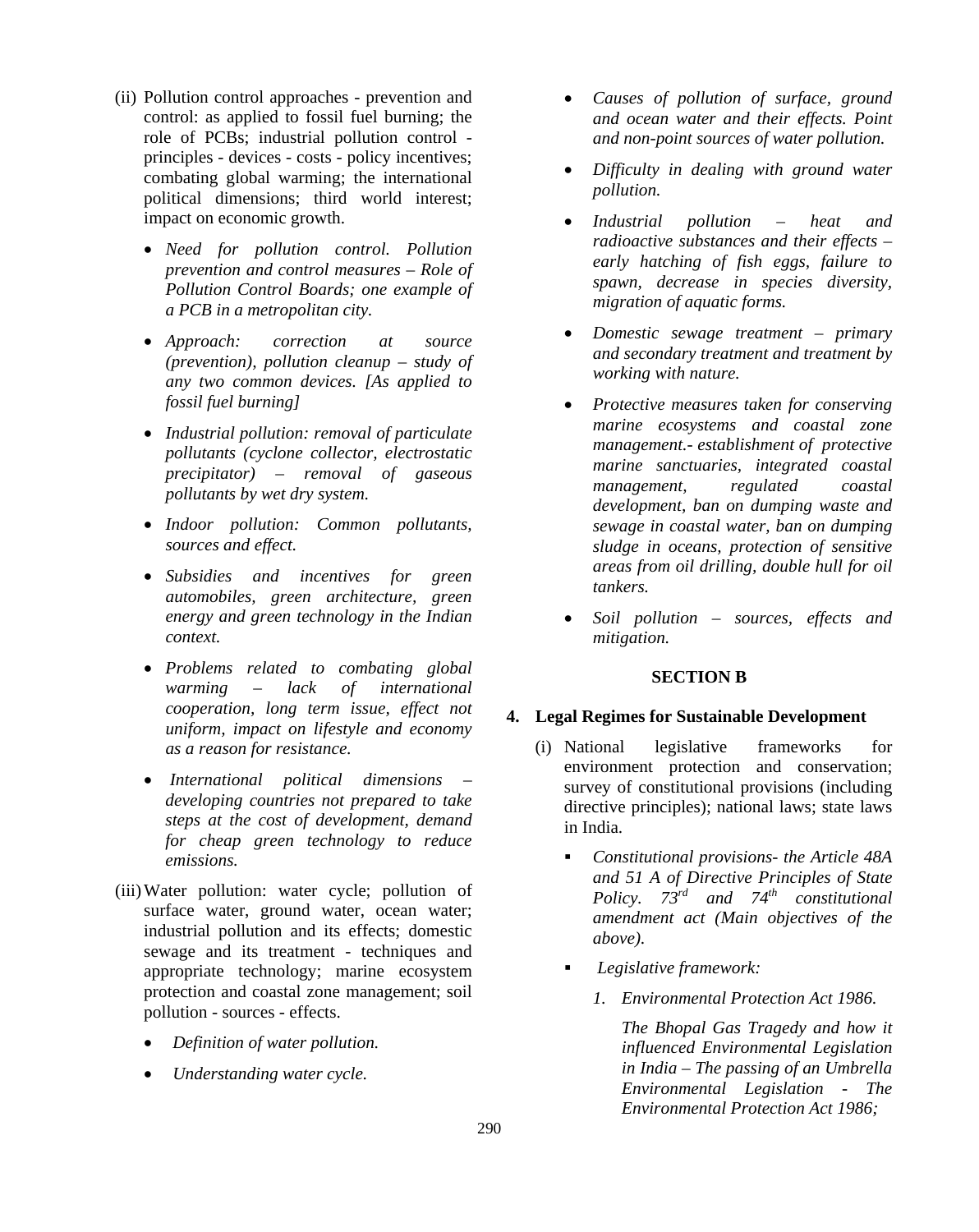- *2. Forest (Conservation) Act 1981;*
- *3. Wildlife Protection Act 1972;*
- *4. Biological Diversity Act 2002;*
- *5. Water (Prevention and Control of Pollution) Act 1974;*
- *6. Air (Prevention and Control of Pollution) Act 1981.*

#### *Two main objectives of each of the above Acts to be studied.*

(ii) International legal regimes: on trade and environment (GATT, WTO, IPR, TNC's, regional arrangements and preferential trade arrangements); on climate; on common resources (forests, bio-diversities, oceans and space); international institutions (UNEP, UNCTAD, WHO, UNDP, etc.); international initiatives (Earth Summit, Agenda 21).

*GATT: historical perspective (origin and objectives and transformation into WTO); WTO: Principles and functions (Case study of disputes, examples); IPR : Types: (a) Patents (Products vs Process), (b) Trademark, copyright, geographical indicators and industrial designs; Transnational Corporations (TNC) – definition, impact of TNC on the environment, use of resources, waste disposal, manmade ecological disaster. Case study of EXXON and BP oil spills*

*International institutions (UNEP, UNCTAD, WHO, UNDP, etc.); international initiatives (Earth Summit, Agenda 21) – a brief understanding of their role in environmental protection.*

#### **5. Technology and Environment**

- (i) Technological evolution and models: hi-tech; low-tech; intermediate; appropriate; traditional; interaction between technology, resources, environment and development; energy as a binding factor; the need for reorienting technology.
	- *Definition of technology, a brief overview of the evolution of technology and its impact on human societies.*
	- *Definitions of hi-tech, low-tech. and intermediate technology – their impacts on natural resources.*
- *Understanding the difference between appropriate and traditional technology.*
- *Industrial revolution - genesis of ongoing technological revolution leading to development and degradation of environment. Dependence on energy for all development.*
- *How technology can be used to generate a more equitable use of resources and build environmental sustainability.*
- (ii) Renewable energy: limitations of conventional sources; sources of renewable energy and their features (solar, wind, biomass, micro-hydel and muscle power).

*Limitations of conventional sources of energy such as - coal, natural gas and oil (extraction, transportation, storage, pollution and degradation of environment).* 

*Renewable Energy: What is renewable energy; sources of renewable energy, their features and uses: biomass, solar energy, wind energy, hydel energy, geothermal energy – advantages and disadvantages of renewable energy sources.*

- (iii) Health: incidents of disease as an indicator of the health of the environment; prevention of diseases by better nutrition, sanitation, access to clean water, etc.; communicable and noncommunicable diseases; techniques of low cost sanitation; policy and organisation to provide access to basic health service for all; the role of traditional and local systems of medicine.
	- *Diseases as indicators of health of the Environment: Malaria – standing water, felling of trees. Enteric diseases – contaminated water. Respiratory diseases – air pollution.*
	- *How diseases can be prevented by better nutrition, sanitation and access to clean water.*
	- *Role of sanitation, water supply, good nutrition in maintenance of health and prevention of diseases: Prevention of deficiency diseases and water borne diseases.*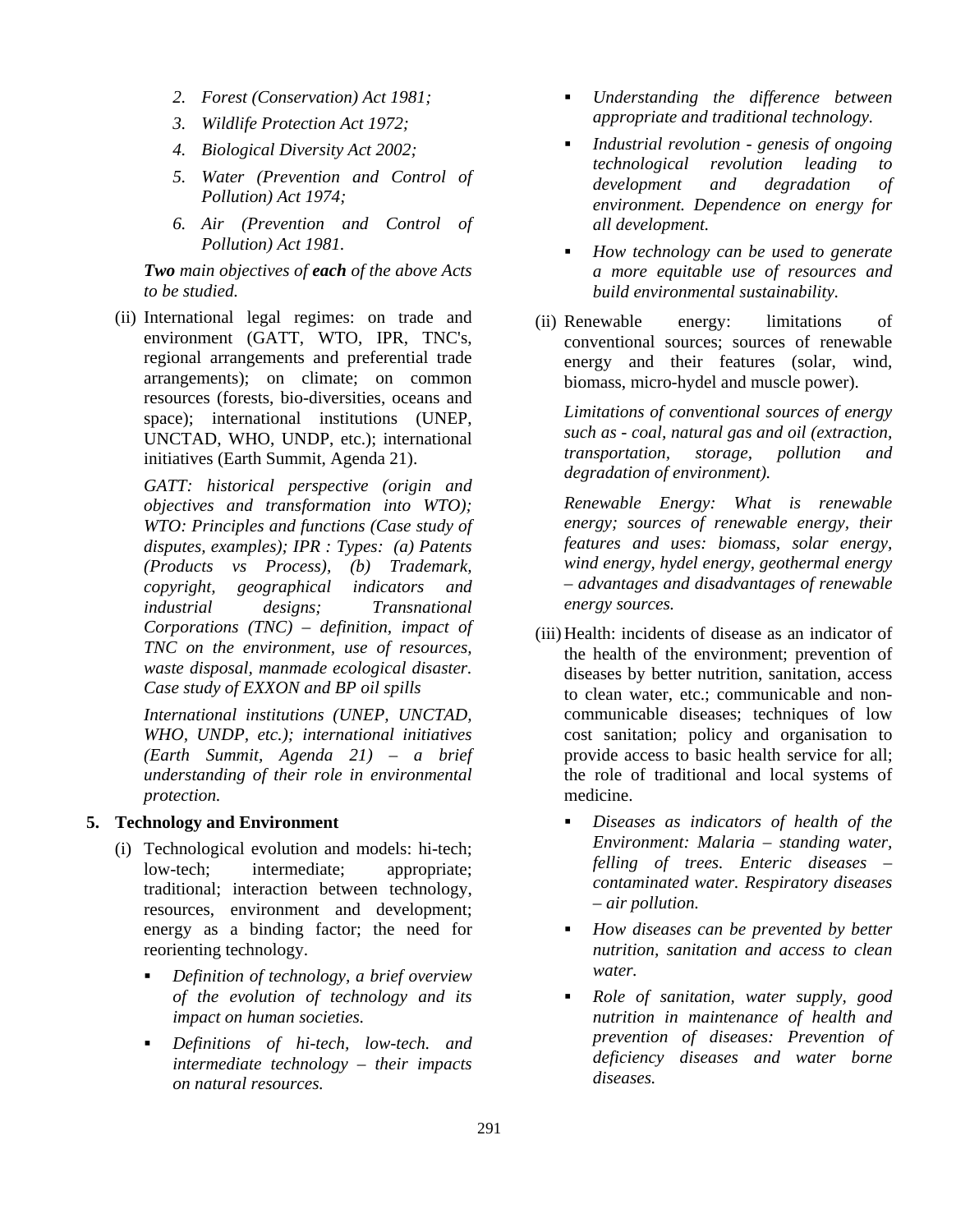- *Definition of communicable and non-communicable diseases.*
- *Communicable diseases: HIV/AIDS, Tuberculosis, Malaria, Hepatitis as examples. Causative agents, transmission and prevention of each of the above.*
- *Non communicable diseases: Cardiovascular disease, diabetes, skin cancer, scurvy and rickets (mal nutrition), and Chronic Obstructive Pulmonary Diseases (COPD)- causes related to environment and lifestyle.*
- *Some techniques of low cost sanitation, eg. Decomposition system (pit latrine and ventilated improved pit latrines) and Dry sanitation method.*
- *Organization of health services in India. Facilities provided by the government for basic health services in India (to be covered briefly).*
- *A brief introduction to traditional systems of medicine, e.g.: ayurveda, unani and local health traditions. Their role in maintaining health of the community.*

(iv) Biotechnology: potential; limitations.

- *Explanation of the term "Biotechnology'.*
- *Use/potential of Biotechnology in the field of medicine, industry, manufacturing and agriculture.*
- *Any five limitations of biotechnology application.*
- *Bioremediation.*

#### **SECTION C**

## **6. Design and Planning for Environmental Conservation and Protection**

(i) Ecosystem analysis: understanding complex systems; critical and state variables as system indicators; indicators of inter-relationships; successions and systems resilience; predicting and assessing system responses to impacts and their interventions; rapid appraisal methods.

- *Understanding of the term Ecosystem analysis.*
- *Composition of the ecosystem – multiple biotic and abiotic factors that influence each other. Understanding of limiting factors and zone of tolerance. Various factors which are considered as critical variables.*
- *Definition and components of state variables.*
- *Succession: primary and secondary – system resilience.*
- *What are indicator species – examples, trouts as indicators of water quality, butterflies as indicators of habitat loss and fragmentation.*
- (ii) Human environment interactions: quantity of life vs. quality of environment; environmental issues and problems; role of belief and values; analysing brief statements for underlying values; issues analysis - separating symptoms from problems; problem identification; identifying the players and their positions; understanding interacting problems and identifying critical control points; problems analysis; identifying variables (human behaviours, values, ecological, etc.); determining the relationships between variables; formulating questions for research; planning research; generating problems, solution, briefs and specifications.
	- *Understanding the state of the environment and the major environmental problems of the 21st century.*
	- *The role of belief and values in creating maintaining and solving environmental problems.*

*A case study to be done by the students based on the following points:*

- *Identification of an environmental issue in their city/ town/ village.*
- *Identification of the factors/ people responsible for this issue.*
- *Contribution of the local authority / government to curb this problem.*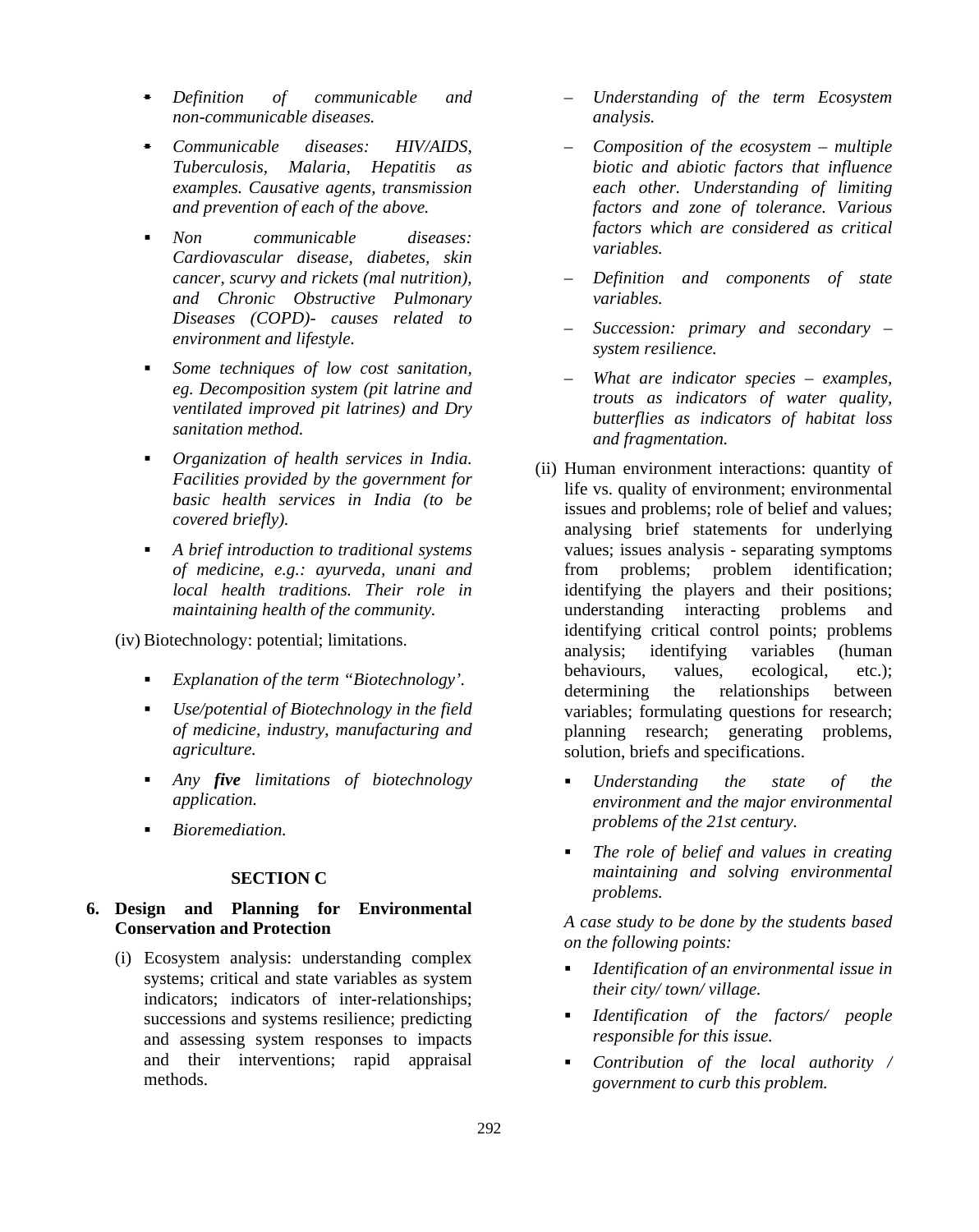- *Identification to the critical points that have led to the problem.*
- *Urban and rural variations.*
- *Steps to be followed in doing an 'Action Research' on any environmental problem.*
- (iii)Evaluation and assessment of impacts: approaches and techniques of environment and social impact assessment; environment impact assessment as a planning tool and a decision making instrument; interpreting environment impact assessments.
	- *Definition and objectives of 'Environment Impact Assessment' (EIA).*
	- *EIA framework –*
		- *Necessity- screening*
		- *Key issues- scoping and focusing*
		- *What to study – assessment*
		- *Impact/ identification/evaluation of significance – evaluation*
		- *Identification of mitigating means – mitigation*
		- *Report preparation – documentation*
		- *Reviewing - monitoring*
	- *Designing an EIA for the following:*
		- *Proposed construction of a dam (Social impact, Ecological impact).*
- *Proposed resort by the sea (Ecological impact).*
- *Proposed residential complex close to a forested area / national park in India (Ecological impact).*

*[Interpret the EIA as a good planning and decision making tool].*

- (iv) Design of solutions: generating solution options; overcoming blocks in thinking; generative and lateral thinking; using criteria (social, political, ecological, technological, economic) to rank and prioritise solution ideas; check solutions for economic, social and technical viability; collation of solution into coherent plans; planning sequence and cost.
	- *Self-explanatory.*

*To be taught through case studies only. Students should be encouraged to think creatively and develop solutions for environmental problems. (For better understanding, not for testing).*

#### **PAPER II - PRACTICAL/PROJECT WORK**

Guidelines for Practical/Project Work are given at the end of this syllabus.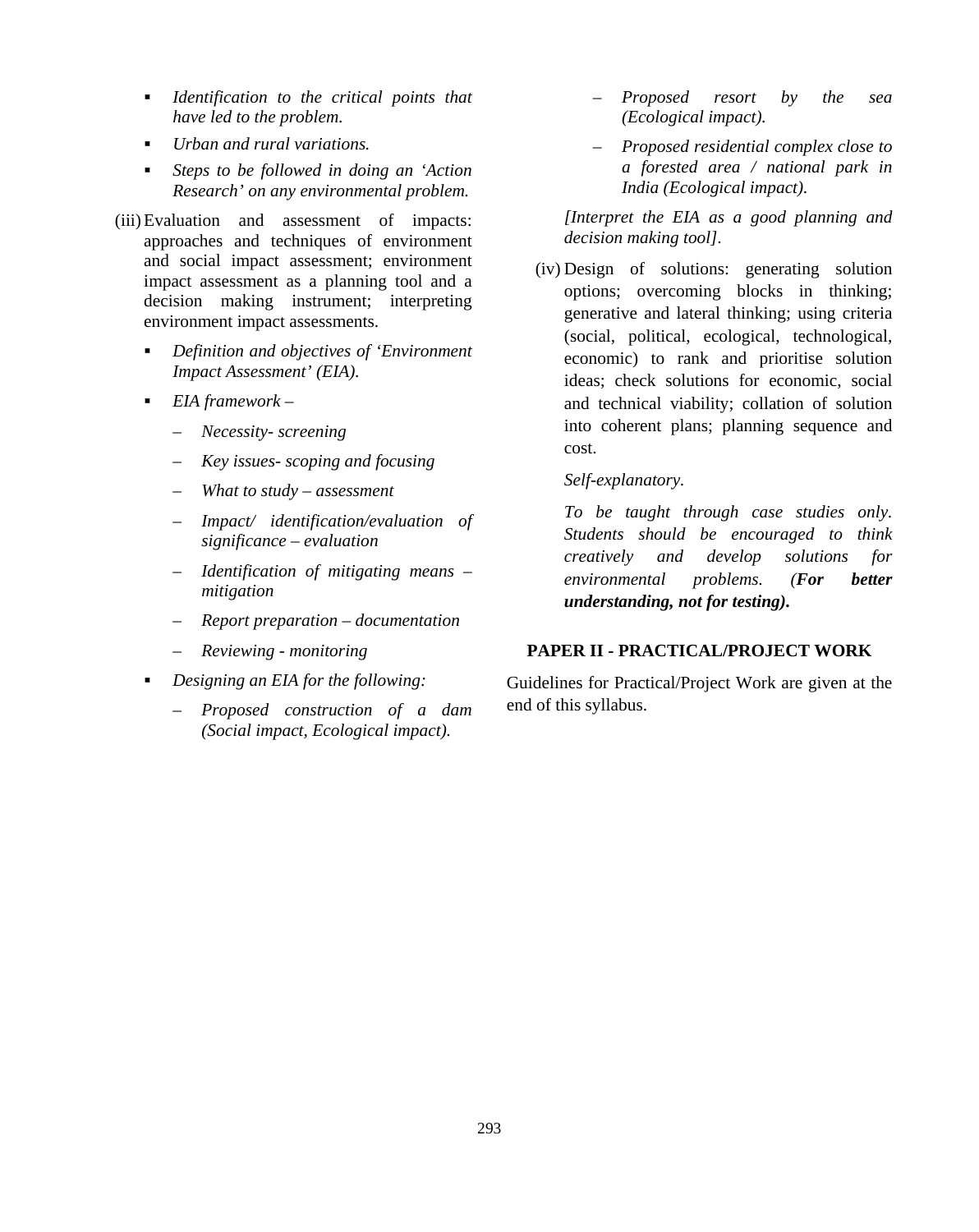*There will be two papers in the subject:*

*Paper I: Theory - 3 hours... 70 marks*

*Paper II: Practical/ Project Work - … 30 marks*

#### **PAPER I - THEORY**

*There will be one written paper of three hours duration carrying 70 marks divided into two parts.*

*Part 1 (20 marks) will consist of compulsory short answer questions on the entire syllabus.*

*Part 2 (50 marks) will consist of three sections. Each section will have three questions. The candidates will be expected to answer five questions in all choosing at least one from each section.*

*Project work will carry 30 marks. The project needs to be done under the supervision of the teacher. The project work will be evaluated by a Visiting Examiner (who has expertise in that specific area), appointed locally and approved by the Council.*

#### **SECTION A**

#### **1. Human Beings and Nature**

- (i) Modern schools of ecological thought.
- (ii) Deep ecology (Gary Snyder, Earth First) vs. shallow ecology.
- (iii) Stewardship of land (e.g. Wendell Berry).
- (iv) Social ecology [Marxist environmentalism and socialist ecology (Barry Commoner)].
- (v) Feminism.
- (vi) Green Politics (e.g. Germany and England).
- (vii) Sustainable Development.

*Modern schools of ecological thought; definition and basic understanding of Deep Ecology as opposed to Shallow Ecology; Stewardship, Social Ecology - Marxist environmentalism and Socialist Ecology, Eco feminism, Green political movements of Germany and England and Sustainable Development (basic concepts).*

*A brief look at the above in terms of definition, origin, basic principles and environmental orientations.*

*Special reference to principles of Deep Ecology (Gary Snyder) and Laws of Ecology (Barry Commoner)*

*Gary Snyder, Barry Commoner, Wendell Berry - a short biographical sketch particularly with reference to their work on the environment.*

*Earth First – a brief understanding of the organization's ethos and work.*

*World Wide Fund for Nature – organisation, mission, strategy for conservation.*

*Greenpeace – organisation, mission statement, core values, objectives and strategy.*

#### **2. Population and Conservation Ecology**

(i) Population dynamics: factors causing population change (birth, death, immigration and emigration); relation between the factors; age structure and its significance; population pyramids; survivorship curves; three general shapes r and K strategies.

*Factors causing population change (birth, death, immigration and emigration); relation between the factors; Age structure and its significance; Population Pyramids – interpretation and implications. Rate of change of population – the three general shapes of Survivorship Curves, r and K strategies and differences between the two.* 

(ii) Human populations (Malthusian model and demographic transition). *Definition of Carrying Capacity; Malthusian view: concept of 'over-population' and shortage of resources; Questioning Malthus. Population Growth vs. Disparate Consumption of resources within and amongst nations. Definition and understanding of Demographic Transition; Factors influencing demographic transition.*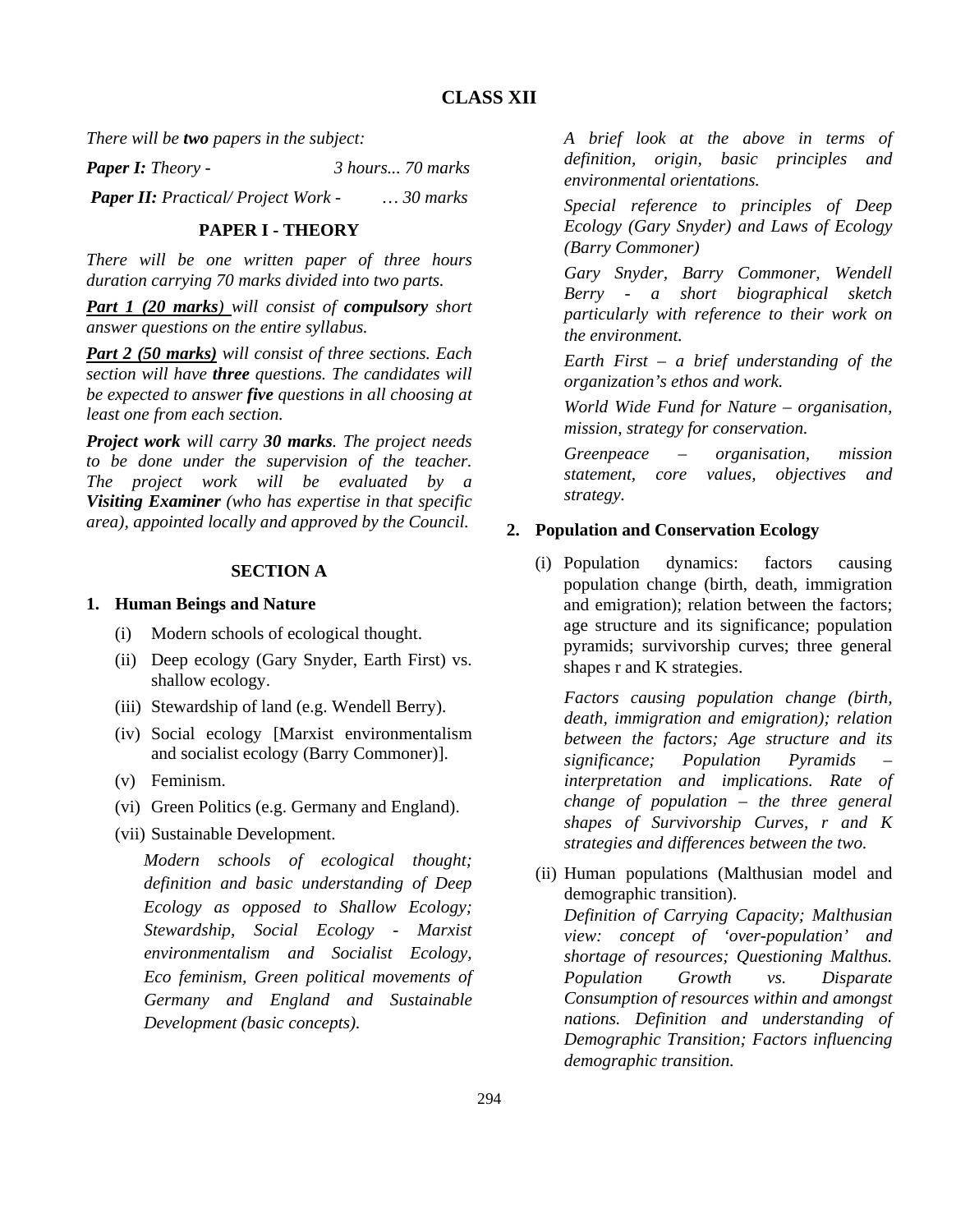(iii)Population Regulation: growth without regulation (exponential); simple population regulation (logistic growth curve); factors regulating population size (space, food and water, territories, predators, weather and climate, parasite and diseases, disasters and self-regulation).

*Basic understanding of the Exponential growth curve (J – shaped) and Logistic growth curve (S - shaped); Factors regulating population size (space, food and water, territories, predators, weather and climate, parasite and diseases, disasters and self-regulation).* 

(iv) Human population control: family planning; education; economic growth; status of women.

*Strategies for human population control with emphasis on women's empowerment. (Details of methods of family planning not required.)* 

(v) Threats to the ecosystem: habitat destruction; genetic erosion; loss of diversity; expanding agriculture; impound water; waste from human societies; increasing human consumption.

*Only a brief understanding of the causes and consequences of threats to provisioning and regulatory functions of the ecosystem with suitable examples.*

(vi) Conservation: importance; the critical state of Indian forests; conflicts surrounding forested areas - populations and tribals and their rights - tourism - poaching - roads - development projects - dams; scientific forestry and its limitations; social forestry; the role of the forest department; NGOs; joint forestry management; wild life - sanctuaries, conservation and management in India; Project Tiger as a case study in conservation.

*Definition of: Conservation, in situ and ex situ conservation. Importance of Conservation.*

 *In-situ conservation: Wildlife sanctuaries, National parks, Biosphere reserves (definition, objectives, features, advantages and disadvantages).*

*Ex-situ conservation: zoos, aquaria, plant collection (objectives, features, advantages and disadvantages).*

*Conflicts in managing and conserving Forests: India's forest cover, issues concerning people living in and around forests with particular reference to tribal rights; threats to forests: poaching, developmental projects like roads and dams, over exploitation of forest resources (direct and indirect).*

*The role of the forest department and NGOs in managing forests.*

 *Some management measures: scientific forestry, social forestry (various types of social forestry), Joint Forestry Management (JFM), ecotourism.* 

 *Definition, scope, advantages and disadvantages of each of the above.*

*Project Tiger as a case study in conservation: Origin, aims, and objectives, successes, failures.* 

#### **3. Monitoring Pollution**

(i) Pollution monitoring.

*Primary and secondary pollutants. Importance of monitoring air pollution including Ambient Air Quality Monitoring (gaseous and particulate). Concept of carbon credits and carbon trading in regulating emissions. Causes for excessive vehicular pollution and various steps taken to regulate pollution-emission standards for new vehicles, implementation of CNG programme, inspection & maintenance programme for in-use vehicles, phasing out of old commercial vehicles and promotion of public transport.*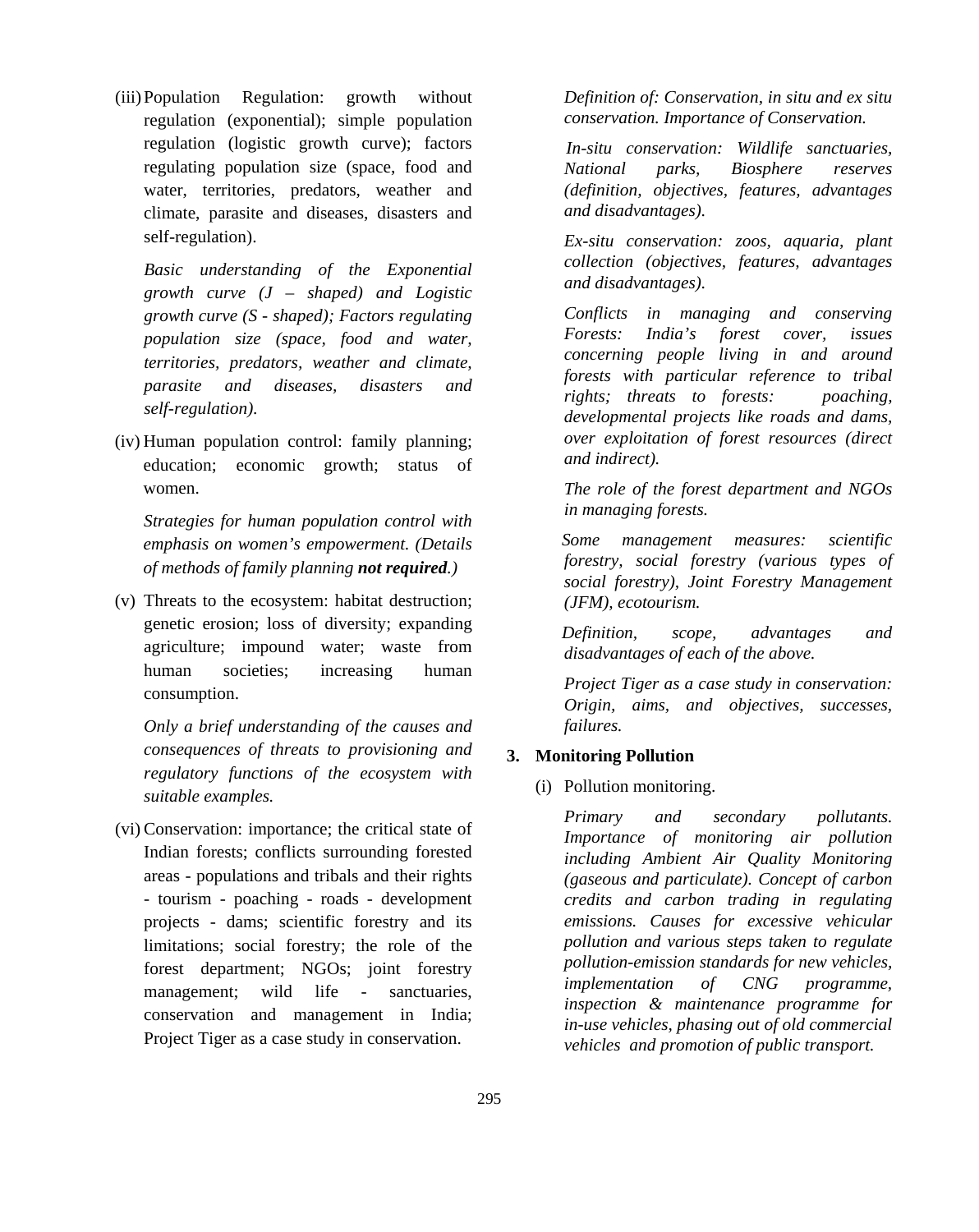(ii) Monitoring the atmosphere: techniques.

*Monitoring at emission source and of ambient air quality, criteria for monitoring stations, types of stations, number of stations, frequency of data collection, characteristics of ambient air sampling, basic consideration for sampling (to be dealt with in brief). Classification of techniques- manual and instrumental. Manual-Passive samplers, High Volume Samplers and Bubbler Systems. Instrumental-photometric techniques-NDIR, Chemiluminescence - principle and use.* 

(iii)International and national air quality standards.

*National Ambient Air Quality Monitoring (NAAQM); the main functions of the Central Pollution Board and the State Pollution Control Board, objectives of air quality standards, New name of NAAQM, National Air Monitoring Programme (NAMP) objectives of the NAMP.*

*Definition of air quality standards and importance; National air quality standards for gases/particulate matter covered under WHO guidelines.*

(iv) Water testing: indicators of water quality.

 *Indicators (electrical conductivity, turbidity, pH, dissolved oxygen, faecal waste, temperature, hardness, nitrates and sulphates) the significance of each and their interpretations*. *B.O.D. and C.O.D., theoretical concept only (lab work for better understanding and not for testing)* 

(v) Soil testing: indicators of soil type and quality and laboratory work.

*Soil indicators- the characteristics of a good soil indicator, the three basic types of soil indicators- biological, physical and chemical, two examples of each. The information*  *provided by each of these types of indicators. Definitions, effects and experiments to find out soil respiration, soil pH, soil aggregate, infiltration rate and simple methods of controlling each of these.*

#### **SECTION B**

#### **4. Third World Development**

(i) Urban-rural divide: urbanisation - push and pull factors; consequences on rural and urban sectors; future trends and projections.

*Causes of migration - push and pull factors, consequences on rural and urban areas and ways to reduce migration. Future trends and projections.*

(ii) A critical appraisal of conventional paradigm of development from the viewpoints of sustainability, environmental impact and equity.

#### *Definition of Development.*

*An understanding that development has become synonymous with growth. This approach has the following impacts on the environment: (a) Ignoring negative environmental impacts; (b) Changing patterns of resource use due to market pressures; (c) Overuse and exploitation of resources; (d) Diversion of scarce resources to luxury goods; (e) Disparate access to resources; (f) Increasing wastes and pollution.* 

*The above to be explained with suitable examples.*

(iii)A case study of Gandhian approach in terms of its aims and processes.

*Local self-governance – basic principles behind village policy, Antoday, Sarvoday, Panchayati Raj; local self-sufficiency, local markets and environmental sustainability. Village as the basis of development; promotion of cottage industries and*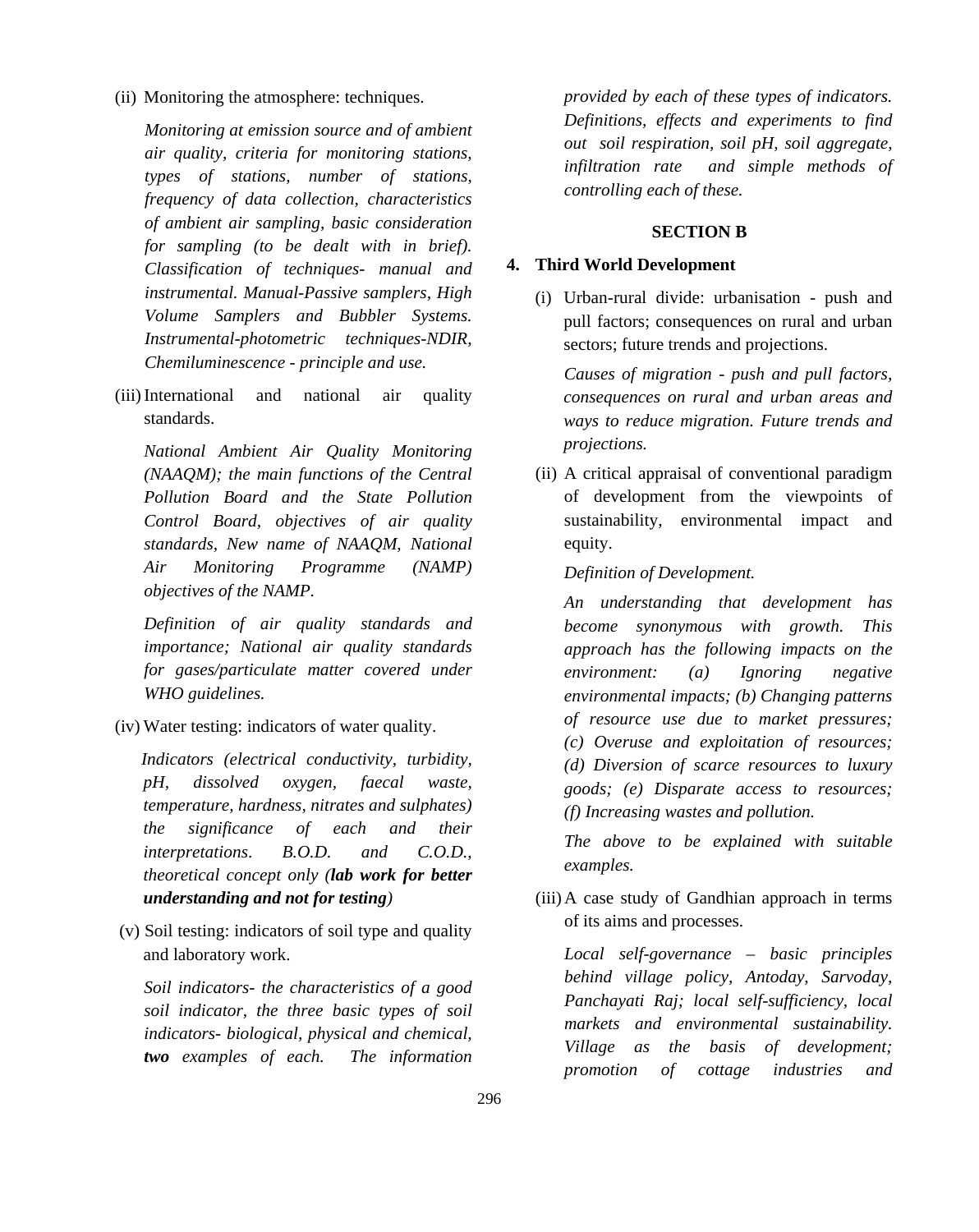*intermediate technologies; focus on employment.*

*The above to be contrasted with today's paradigm of growth.*

(iv) Urban environmental planning and management: problems of sanitation; water management; transport; energy; air quality; housing; constraints (economic, political) in tackling the problems; inapplicability of solutions that have worked in the First World and the need for indigenous approach to urban environment.

*A basic understanding of the following urban environmental problems: problems of sanitation, water management, transport, energy; air quality and housing.*

*Awareness of some indigenous solutions: Rainwater harvesting, garbage segregation, composting, energy from solid and liquid wastes, sewage management (dry toilets, Decentralized Water Management System (DEWATS)*

*Features of new urbanism, goals of smart growth. The following examples of urban planning and management from the third world to be studied:*

- *Bogota – Bolivia (Traffic Management);*
- *Cuba (Urban agriculture using organic methods);*
- *Curitiba – Brazil (Traffic planning and urban renewal using innovative measures);*
- *Cochabamba – (Water management and protests against privatisation of water supply).*

### **5. Sustainable Agriculture**

(i) Traditional Agriculture in India: irrigation systems; crop varieties; techniques for maintaining soil fertility; impact of colonialism; Indian agriculture at independence - food scarcity - food import need for increasing production - the need for land reform; green revolution - HYVs fertilizers - pesticides - large irrigation projects (dams); critical appraisal of the green revolution from the viewpoints of agro-bio diversity; soil health; ecological impact of pesticides; energy (petroleum and petrochemicals); ability to reach the poorer sections of the rural communities: sustainability - need for sustainable agriculture - characteristics for sustainable agriculture; techniques of water soil and pest management.

*Definition of the following terms: traditional agriculture, natural farming, organic agriculture, modern agriculture (use of hybrid seeds, high yielding varieties, chemical fertilizers and pesticides), gene revolution (genetically modified seeds) and sustainable agriculture.* 

*Irrigation systems:* 

*Macro vs micro irrigation systems - canal irrigation/dam as compared to sprinkler/ drip/ trickle drip/dug wells. Basic features, advantages and disadvantages of each kind. Traditional rainwater harvesting- tankas, khadins, ahar, pynes, zings, johads and eris (suitability of each type in the particular region).*

*Features of pre-colonial agriculture in India: growing for sustenance rather than market; multi-cropping, management of soil health, diversity in seed.*

*Colonial influence: punitive taxation, commercial crops for export and British industry, devaluation of sustainable traditional practices. Bengal famine. Comparative study of pre-colonial, colonial*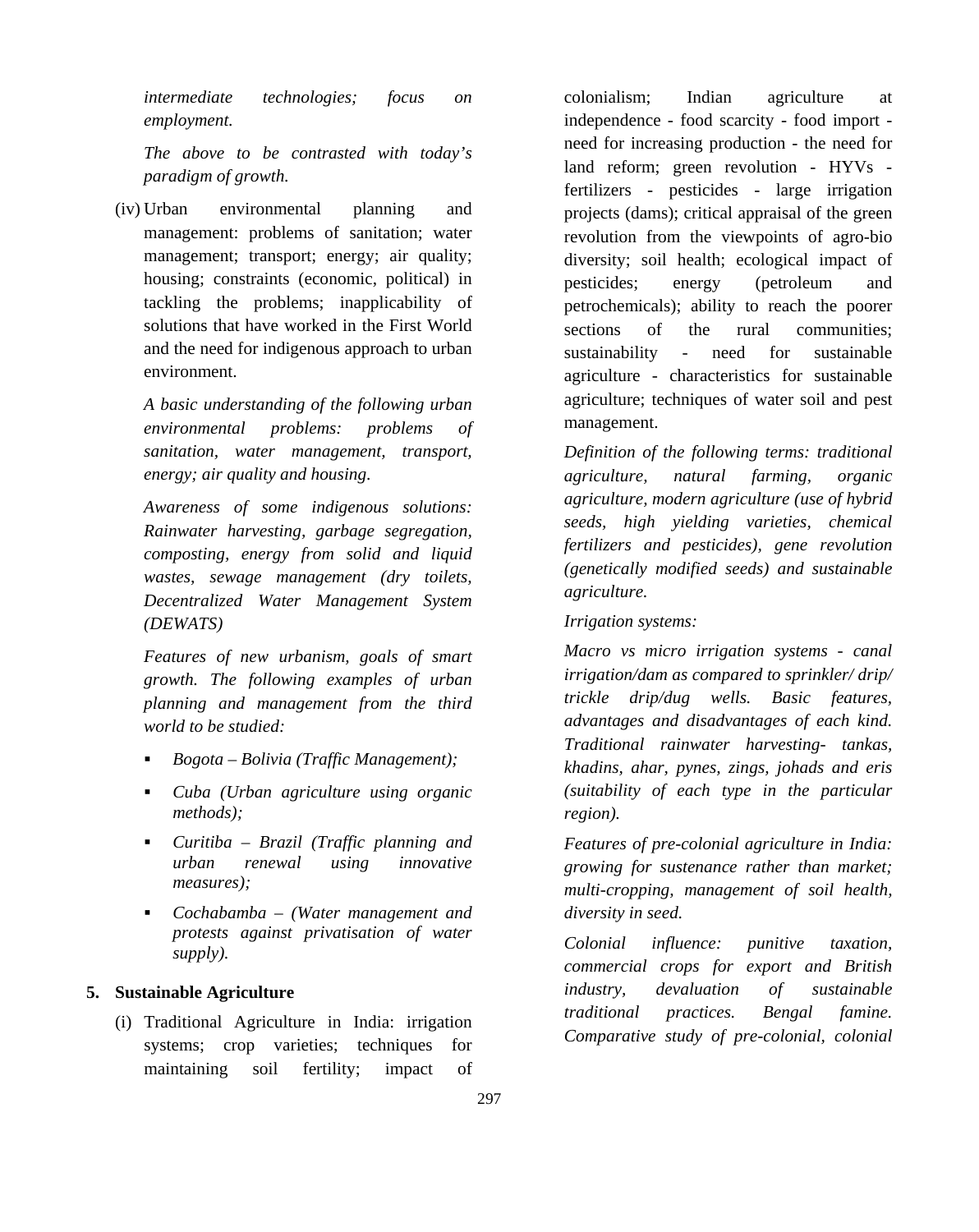*and post- colonial agriculture and their impact.* 

*Green Revolution: Origin (food scarcity food import - need for increasing production).*

*Basic principles of Green Revolution-Development of High Yielding Varieties (HYV); introduction of fertilizers and pesticides; mono cropping.*

*Environmental, social and economic impacts advantages and disadvantages (from the viewpoints of agro-bio diversity; soil health; ecological impact of pesticides; energy use; input costs; benefits to small and medium farmers, community level and household level food security).*

*Land reform – need, advantages, failures and successes.*

*Elements of sustainable agriculture: Mixed farming, mixed cropping, inter-cropping, crop rotation, use of sustainable practices of water soil and pest management for improving soil fertility (organic fertilizers, bio-fertilizers, green manure, with two examples) and pest control (bio pesticides). Integrated Pest Management (IPM); eating local foods*

*Management of agricultural produce: Storage; Food preservation-different methods like use of low temperatures, high temperatures, drying, canning, preservation by salt and sugar. Transportation of Food.*

*Food processing - Definition, food preservation, packaging, grading.*

*Food adulteration and Food additivesdefinitions; types of adulteration, harmful effects of adulteration.*

*Quality Marks - ISI (Indian Standard Institute); AGMARK (Agricultural Marketing); FPO(Fruit Product Order) - a brief explanation only.*

(ii) Food: the twin problems of production and access; food situation in the world; integrated and sustainable approach to food security for the Third World. Food Security.

*Meaning of Food Security, need for food security. The problems in attaining food security - those of production, storage and access. Integrated and sustainable approach to food security for the Third World including working for environmental sustainability and social and economic sustainability through land reform, credit support to farmers, market support to farmers, inadequacies in the present marketing system, ways to improve marketing system, improving access to food, ownership of seeds.* 

*An understanding that national level food security may not translate into household and community level food security or long term environmental sustainability unless the above factors are addressed. Main features of the Food Security Law 2013.*

#### **SECTION C**

# **6. Environmental and Natural Resource Economics**

(i) Definition: resources; scarcity and growth; natural resource accounting.

*Classification of natural resources - on the basis of origin (abiotic and biotic), on the basis of renewability (renewable and nonrenewable), on the basis of development (potential and actual), on the basis of distribution (ubiquitous and localized); scarcity and growth, natural resource accounting.*

*Classification of resources as renewable and non-renewable.*

*Definition, basic principles, advantages and disadvantages of Physical accounting.*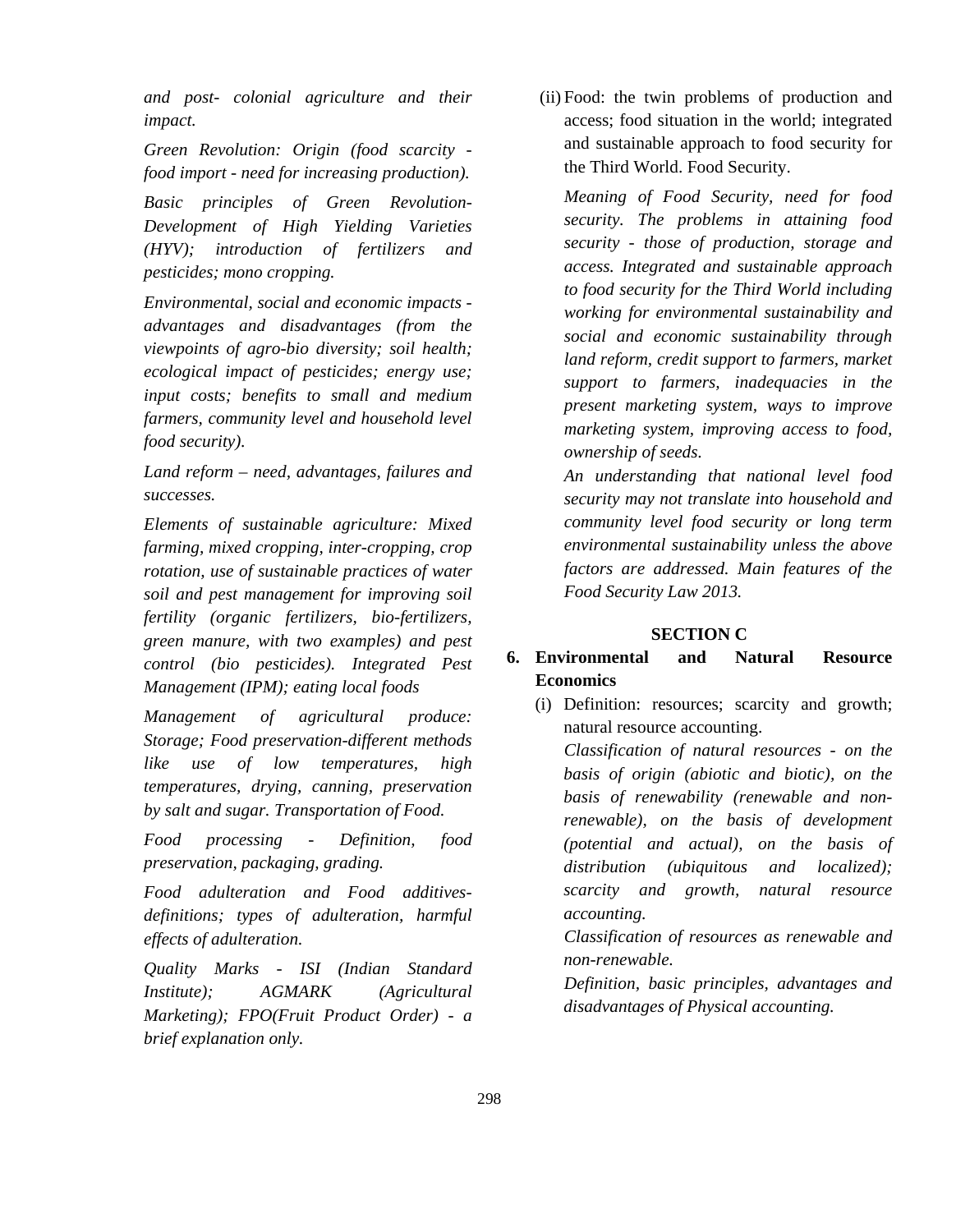- (ii) GNP vs. other forms of measuring income.
- *GDP, GNP – definitions, advantages and disadvantages of using them as tools for measuring growth.*
- (iii) Economic status and welfare (net economic welfare, nature capital, ecological capital, etc.)

*A broad overview of the purpose of environmental economics.*

*Definition and classification: Defensive expenditure (its classification); natural/ ecological capital.*

(iv) Externalities: cost benefit analysis (social, ecological).

*Externalities – definition, kinds (positive and negative), impacts.*

*Cost Benefit analysis - Definition, the process in brief, advantages and disadvantages.*

*EPR (Extended Producer Responsibility) definition, examples, advantages.*

(v) Natural capital regeneration.

*What is natural capital? Kinds of natural capital; classification of ecosystem services, causes of degradation (acid deposition, air pollution, deforestation, loss of biodiversity and emission of carbon dioxide), ecological footprint and man's disproportionate use of natural resources, importance of preserving and regenerating natural capital.*

# **7. International Relations and the Environment**

(i) Trans-national characteristics of environmental issues using case study of Amazonia, Trade in Wild Life and Ozone Depletion.

 *Case study of Amazonia - causes for exploitation of forests, reasons for acceleration of deforestation, effects of government policies, ecological value of rainforests and possible solutions to the problem.*

*Case study of ivory trade in Africa - reasons for flourishing trade of ivory in the past, steps* 

*taken to curb the trade and the consequences of ban in trade.*

*Case study of ozone depletion - what is meant by ozone layer and how does it get depleted, (Chapman's cycle), potential effects of ozone depletion, common ozone depleting substances (halons, carbon tetrachloride, CFCs, methyl chloroform, methyl bromide and HCFCs) and their life span in the atmosphere; Ozone hole; steps taken to control ozone depletion.*

- (ii) Impact of international politics, national sovereignty and interest.
- (iii)International trade: a theoretical perspective; free trade vs. protectionism; import barriers; domestic industry vs. free trade; transnational companies - a historical perspective (colonialism and its lasting impact today); trade between the first and the third world characteristics - terms of trade; India's international trade - characteristics - major imports and exports - foreign exchange crises - the export imperative and its impact on the environment; the case study of aquaculture in India; diversion of scarce resource from production of subsistence needs to commercial products; toxic waste trade extent and impact; Globalisation - trade regimes (WTO, GATT, IPR) and their impact on third world.

*Definition, advantages and disadvantages of globalization, free trade, protectionism.*

*Transnational Companies (TNCs) – definition; TNCs and environment – conflict of interest.*

*History of third world countries' trade with the developed countries (with special reference to India) with regards to composition and terms of trade (export of primary goods and import of finished goods at higher cost- tapping of primary goods leading*